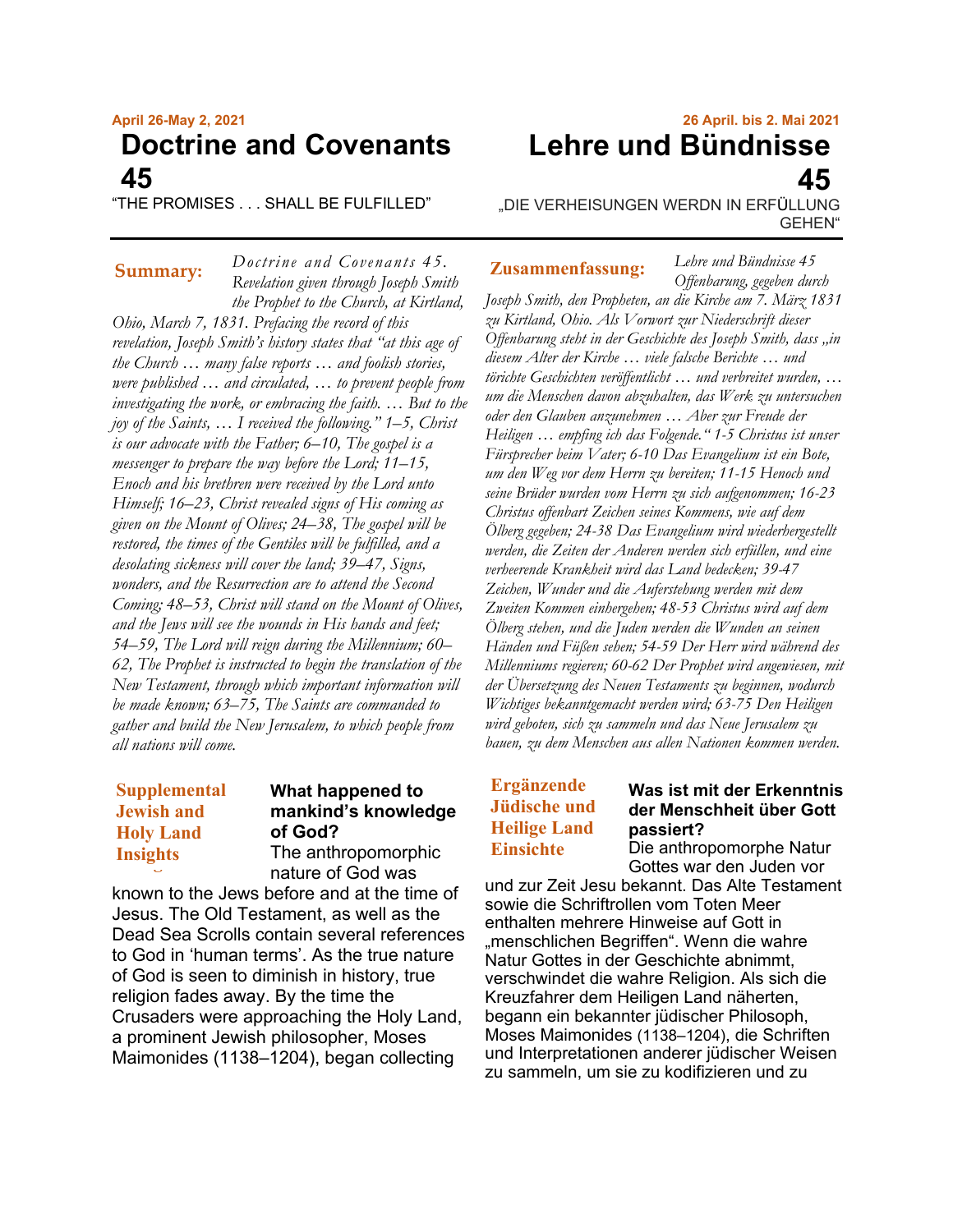the writings and interpretations of other Jewish sages to codify and centralize them. In his work "The Guide to the Perplexed," Maimonides included 'Thirteen Articles of Faith'. The first three articles declared that God cannot be explained. That is probably the first published Jewish work that (in most Judaic studies) eliminated reference to the anthropomorphic nature of God. "The great Jewish philosopher Maimonides argued for the existence of God from the idea of motion. Everything in the universe is moving, and since we know that movement is finite, it must have started somewhere; hence the idea of the Prime Mover, i.e., God." "In the final analysis, however, there is no direct positive evidence of the existence of God. It can be argued that if there were such evidence then there would be no virtue in believing in Him. Ultimately it is a question of faith." "Perhaps the most famous of the various formulations of dogmas is the Thirteen Principles of Faith of Maimonides. Originally written in Arabic, this creed is the basis of the *Yigdal* hymn which is part of the daily service and is usually recited at the conclusion of the Friday evening synagogue service" **(Encyclopedia Judaica Jr.)** The first three of the thirteen fundamentals (Articles of Faith) are: "(1) The existence of God, which is perfect; (2) God is 'one' in every sense of the word; (3) God has no body or physical attributes."

#### **How did Jews replace the concept of "Becoming Like God?"**

Since the Jewish concept of God has diminished, it is difficult to find commentary about becoming like Him. At least the concept of being chosen remains. "'How odd of God, to choose the Jews.' W.N. Ewer (1885-1977), who wrote this jingle, could not understand why Israel is God's Chosen People. Moses, in **Deuteronomy 7:7–8**, explains it thus: 'The Lord did not set His love upon you because you were more in

zentralisieren. In seiner Arbeit "Der Leitfaden für die Verwirrten" enthielt Maimonides "Dreizehn Glaubensartikel." Die ersten "drei Artikel erklärten, dass Gott nicht erklärt werden kann. Dies ist wahrscheinlich das erste veröffentlichte jüdische Werk, das (in den meisten jüdischen Studien) den Hinweis auf die anthropomorphe Natur Gottes beseitigte. "Der große jüdische Philosoph Maimonides sprach sich für die Existenz Gottes aus der Idee der Bewegung aus. Alles im Universum bewegt sich, und da wir wissen, dass Bewegung endlich ist, muss sie irgendwo begonnen haben. daher die Idee des Hauptantriebs, d. h. Gottes." "Letztendlich gibt es jedoch keine direkten positiven Beweise für die Existenz Gottes. Es kann argumentiert werden, dass es keine Tugend geben würde, an ihn zu glauben, wenn es solche Beweise gäbe. Letztendlich ist es eine Frage des Glaubens." "Die vielleicht berühmteste der verschiedenen Formulierungen von Dogmen sind die dreizehn Glaubensprinzipien von Maimonides. Ursprünglich in arabischer Sprache verfasst, ist dieses Glaubensbekenntnis die Grundlage der *Yigdal*-Hymne, die Teil des täglichen Gottesdienstes ist und normalerweise am Ende des Synagogengottesdienstes am Freitagabend rezitiert wird." **(Enzyklopädie Judaica Jr.)** Die ersten drei der dreizehn Grundlagen (Artikel) des Glaubens) sind: "(1) Die Existenz Gottes, die perfekt ist; (2) Gott ist im wahrsten Sinne des Wortes "eins"; (3) Gott hat keine körperlichen oder körperlichen Eigenschaften."

#### **Wie haben Juden das Konzept "Wie Gott werden" ersetzt?**

Da das jüdische Konzept von Gott abgenommen hat, ist es schwierig, einen Kommentar darüber zu finden, wie man wie er wird. Zumindest bleibt das Konzept der Wahl bestehen. "Wie seltsam von Gott, die Juden zu wählen." W. N. Ewer (1885-1977), der diesen Jingle schrieb, konnte nicht verstehen, warum Israel Gottes auserwähltes Volk ist. Mose erklärt es in **5. Mose 7:7–8** folgendermaßen: "Der Herr hat seine Liebe nicht auf dich gelegt, weil du zahlreicher warst als irgendein Volk,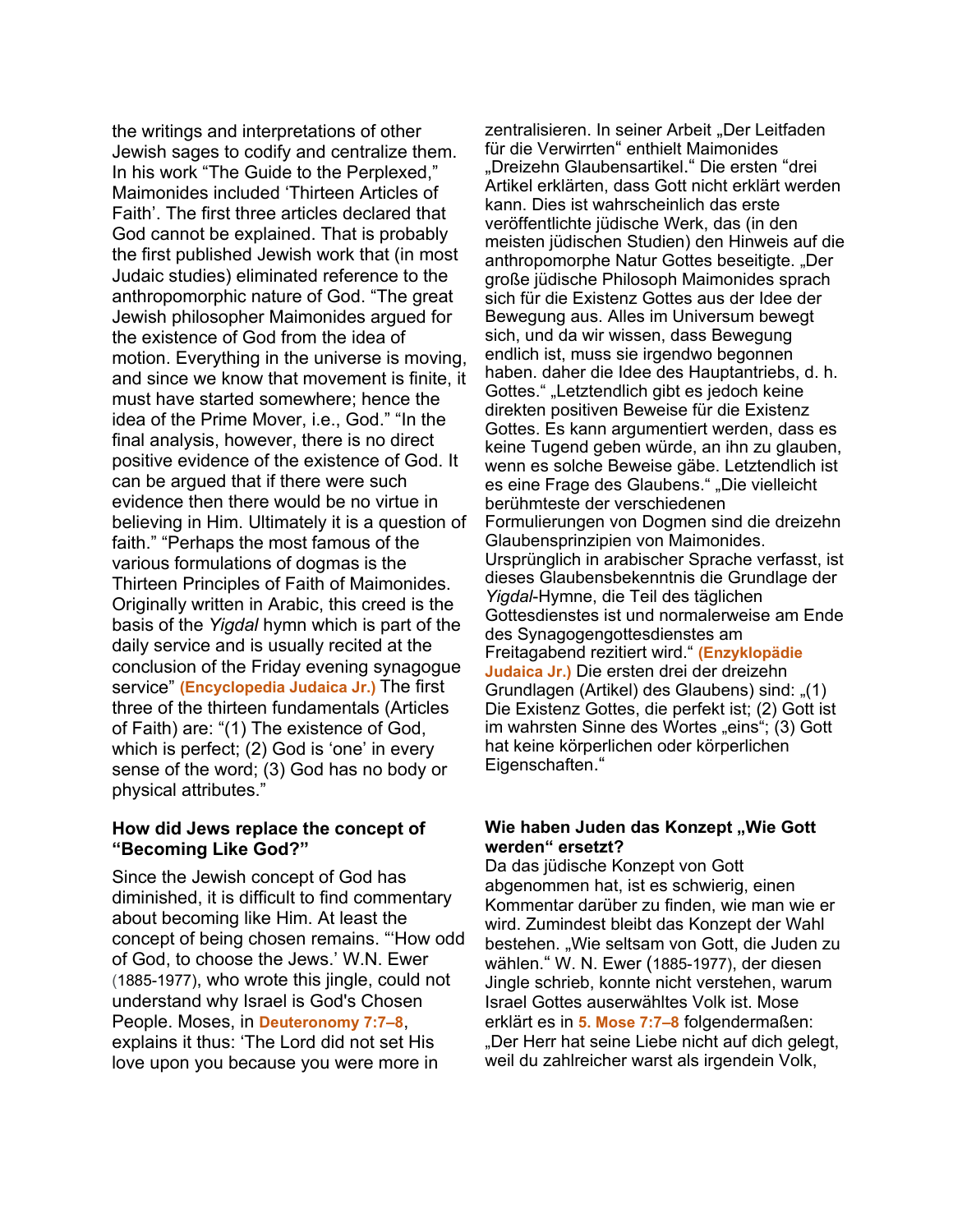number than any people but because the Lord loved you, and because He would keep the oath which He had sworn to your fathers.' The rabbis insist that Israel was elected because it voluntarily accepted the Torah whereas other nations would not. Mercy and forgiveness, says the Talmud, are distinguishing characteristics of Abraham and his seed, and these characteristics motivated God to choose Israel as His people." "The covenant which signifies the special relationship between God and Israel is based on Israel being elected by God. God has chosen the Jews. Israel has also chosen God. 'You are witnesses against yourselves that you have chosen the Lord for yourselves, to serve Him' **(Joshua 24:22)**. This is the trust of the anonymous retort to the above jingle: 'Its not so odd, the Jews chose God.' "Being the Chosen People means receiving God's love and protection, but it also means accepting responsibilities. The prophet Isaiah says that Israel, God's servant, has been chosen for the task of spreading salvation. Israel must convince the other nations of the world that there is only one God, and must spread the true religion, and through it, happiness. "Israel may not take for granted that God will never be angry with them, no matter what they do, just because they are the Chosen People. In fact, the prophet Amos pointed out that it is precisely because Israel is special and has a responsibility towards God that they are often punished for their sins more severely than other nations. However, it is unimaginable that God will ever reject His people completely. 'And yet, for all that . . . I will not cast them away... to destroy them utterly and to break My covenant with them, for I am with them, the Lord their God' **(Leviticus 26:4)**." **(Encyclopedia Judaica Jr.)**

# **What Old Testament indications are there about the Messiah's comings?**

It bears repeating, as stated in the Book of

sondern weil der Herr dich geliebt hat und weil er den Eid halten würde, den er hatte Ihren Vätern geschworen. "Die Rabbiner bestehen darauf, dass Israel gewählt wurde, weil es freiwillig die Tora akzeptierte, während andere Nationen dies nicht tun würden. Barmherzigkeit und Vergebung, sagt der Talmud, sind charakteristische Merkmale Abrahams und seines Samens, und diese Eigenschaften motivierten Gott, Israel als sein Volk zu wählen." "Der Bund, der die besondere Beziehung zwischen Gott und Israel bezeichnet, basiert darauf, dass Israel von Gott gewählt wird. Gott hat die Juden erwählt. Israel hat auch Gott gewählt. "Sie sind Zeugen gegen sich selbst, dass Sie den Herrn für sich selbst erwählt haben, um ihm zu dienen" **(Josua 24:22)**. Dies ist das Vertrauen der anonymen Erwiderung auf das obige Jingle: "Es ist nicht so seltsam, dass die Juden Gott gewählt haben." "Das auserwählte Volk zu sein bedeutet, Gottes Liebe und Schutz zu empfangen, aber es bedeutet auch, Verantwortung zu übernehmen. Der Prophet Jesaja sagt, dass Israel, Gottes Diener, ausgewählt wurde, um die Erlösung zu verbreiten. Israel muss die anderen Nationen der Welt davon überzeugen, dass es nur einen Gott gibt, und muss die wahre Religion und damit das Glück verbreiten. "Israel kann nicht als selbstverständlich ansehen, dass Gott niemals böse auf sie sein wird, egal was sie tun, nur weil sie das auserwählte Volk sind. Tatsächlich wies der Prophet Amos darauf hin, dass gerade deshalb, weil Israel etwas Besonderes ist und eine Verantwortung gegenüber Gott hat, sie oft härter für ihre Sünden bestraft werden als andere Nationen. Es ist jedoch unvorstellbar, dass Gott sein Volk jemals vollständig ablehnen wird. "Und trotzdem . . . Ich werde sie nicht wegwerfen ... um sie vollständig zu zerstören und meinen Bund mit ihnen zu brechen, denn ich bin mit ihnen, dem Herrn, ihrem Gott " **(3.Mose 26: 4)**." **(Enzyklopädie Judaica Jr.)**

#### **Welche alttestamentlichen Hinweise gibt es über das Kommen des Messias?**

Es muss wiederholt werden, wie im Buch **Numeri (19: 1-9)** angegeben, dass das Ritual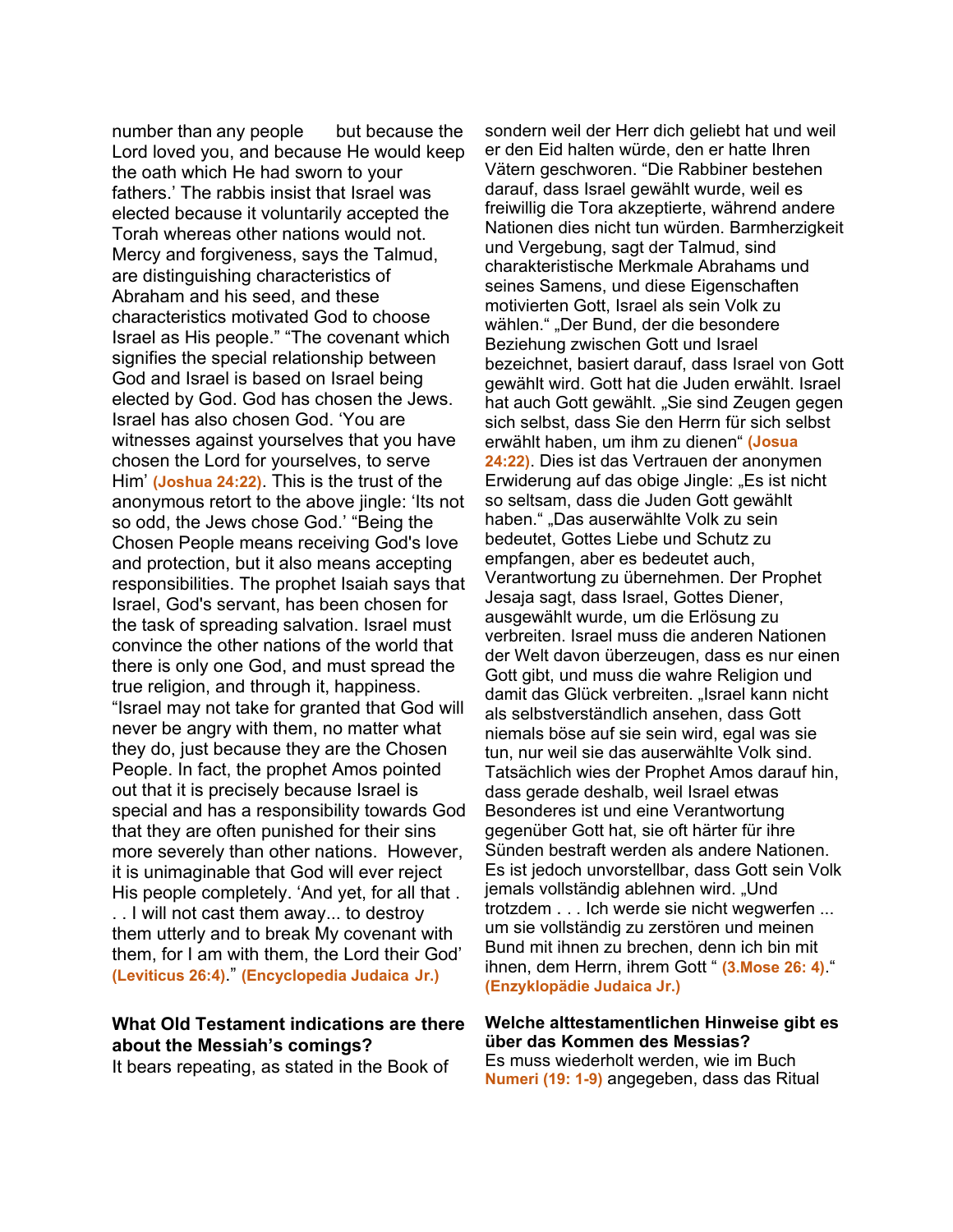**Numbers (19:1-9),** the Red Heifer ritual was for forgiveness of sins. We suggest that this was made possible through the "red" atonement of the Lord on the Mount of Olives. Jews have a tradition that this red calf offering had to be high on the Mount of Olives, above the Temple itself and opposite the Gate Beautiful. Those who have had the experience of sitting on the upper part of the Mount of Olives opposite of the present-day Gate Beautiful can attest to the spirit of Gethsemane (well away from the traditional Church of Gethsemane on the lower part of the mount). In that sense, even the color of blood (red) has stayed symbolic for Jews. "There are Ashkenazim who attempt to protect their toddlers from harm by tying a red ribbon around their wrists." "The Bible is very specific about the kind of (calf or heifer) to be used. It had to be in perfect physical condition– 'a red heifer, faultless, containing no blemish and which has never been yoked.' The rabbis interpreted 'faultless' to mean perfect in color also, ruling that even two non-red hairs in its hide were enough to disqualify it. Obviously, such an animal was very rare and apparently the ceremony was performed only a very few times in all of ancient Jewish history. "Perhaps the strangest feature of the law of the red heifer is that, although the impure were cleansed by its ashes, all those who helped to perform the ceremony were rendered unclean by it and had themselves to be purified afterwards. Thus the red heifer was an agent of both purity and impurity. This paradox has puzzled the rabbis and the law remains one of the few in the Torah for which no rational explanation can be found." **(Encyclopedia Judaica Jr.)**

# **When the "Day of the Lord" comes, where will He appear, what will He wear?**

"For behold, he shall stand upon the mount of Olivet, and upon the mighty ocean, even the great deep, and upon the islands of the

der Roten Färse der Vergebung der Sünden diente. Wir schlagen vor, dass dies durch das "rote" Sühnopfer des Herrn auf dem Ölberg ermöglicht wurde. Juden haben die Tradition, dass dieses Opfer des roten Kalbs hoch auf dem Ölberg, über dem Tempel selbst und gegenüber dem Shönes Tor sein musste. Diejenigen, die die Erfahrung gemacht haben, auf dem oberen Teil des Ölbergs gegenüber dem heutigen Shönes Tor zu sitzen, können den Geist von Gethsemane (weit entfernt von der traditionellen Kirche von Gethsemane im unteren Teil des Berges) bezeugen. In diesem Sinne ist sogar die Farbe des Blutes (rot) für Juden symbolisch geblieben. "Es gibt Aschkenasim, die versuchen, ihre Kleinkinder vor Schaden zu schützen, indem sie ein rotes Band um ihre Handgelenke binden." "Die Bibel ist sehr spezifisch in Bezug auf die Art (Kalb oder Färse), die verwendet werden soll. Es musste sich in perfekter körperlicher Verfassung befinden - eine rote Färse, makellos, ohne Makel und ohne Joch. Die Rabbiner interpretierten "makellos" auch als perfekt in der Farbe und entschieden, dass sogar zwei nicht rote Haare darin waren Verstecken war genug, um es zu disqualifizieren. Offensichtlich war ein solches Tier sehr selten und anscheinend wurde die Zeremonie in der gesamten alten jüdischen Geschichte nur sehr wenige Male durchgeführt." "Das vielleicht seltsamste Merkmal des Gesetzes der roten Färse ist, dass, obwohl die Unreinen durch ihre Asche gereinigt wurden, alle diejenigen, die zur Durchführung der Zeremonie beitrugen, dadurch unrein wurden und sich danach reinigen mussten. Somit war die rote Färse ein Mittel sowohl der Reinheit als auch der Verunreinigung. Dieses Paradoxon hat die Rabbiner verwirrt und das Gesetz bleibt eines der wenigen in der Thora, für die keine rationale Erklärung gefunden werden kann." **(Enzyklopädie Judaica Jr.)**

### Wenn der "Tag des Herrn" kommt, wo wird **er erscheinen, was wird er tragen?**

"Denn siehe, er wird auf dem Ölberg stehen und auf dem mächtigen Ozean, ja, der großen Tiefe, und auf den Inseln des Meeres und auf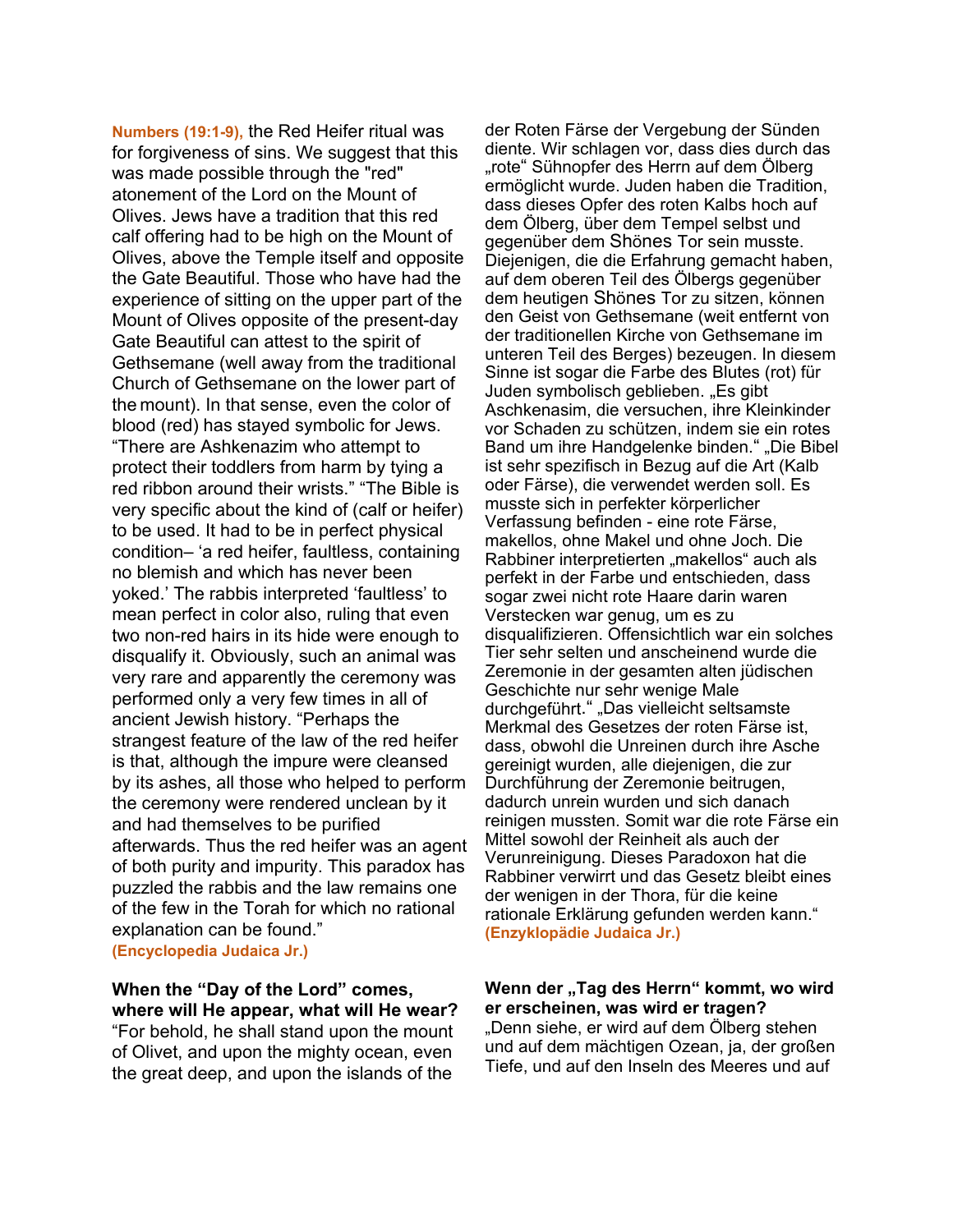sea, and upon the land of Zion." **(Doctrine & Covenants 133:20)** "I have trodden the winepress alone; and of the people there was none with me: for I will tread them in mine anger, and trample them in my fury; and their blood shall be sprinkled upon my garments, and I will stain all my raiment." **(Isaiah 63:2-3)** "Which suffering caused myself, even God, the greatest of all, to tremble because of pain, and to bleed at every pore, and to suffer both body and spirit–and would that I might not drink the bitter cup, and shrink– Nevertheless, glory be to the Father, and I partook and finished my preparations unto the children of men." **(Doctrine and Covenants19:18-19)** "I have trodden the wine-press alone, and have brought judgment upon all people; and none were with me; And I have trampled them in my fury, and I did tread upon them in mine anger, and their blood have I sprinkled upon my garments, and stained all my raiment." **(Doctrine and Covenants 133:50-51)**

#### **What questions are asked as he appears to those who have waited so long for him?**

The questions indicate a lack of even knowing who he is: "Who is this that cometh from Edom, with dyed garments from Bozrah? This that is glorious in his apparel, travelling in the greatness of his strength?" (He will answer them.) "I that speak in righteousness, mighty to save." (They will continue to question.) "Wherefore art thou red in thine apparel, and thy garments like him that treadeth in the winefat?" **(Isaiah 63:1-2)** The old English word "winefat" is from the Hebrew word for a "wine press" or "vineyard." It is from that word we get "Gethsemane," where the Savior bled from every pore. His stained clothing is reflected in his return to the Mount of Olives in red. The fact that they are asking – indicates that they have not been educated in these matters. They just do not know the account

dem Land Zion." **(Lehre und Bündnisse 133:20)** "Warum aber ist dein Gewand so rot, ist dein Kleid wie das eines Mannes, der die Kelter tritt? Ich allein trat die Kelter; von den Völkern war niemand dabei. Da zertrat ich sie voll Zorn, zerstampfte sie in meinem Grimm. Ihr Blut spritzte auf mein Gewand und befleckte meine Kleider." (Jesaja 63:2-3) "und dieses Leiden ließ mich, selbst Gott, den Größten von allen, der Schmerzen wegen zittern und aus jeder Pore bluten und an Leib und Geist leiden – und ich wollte den bitteren Kelch nicht trinken und zurückschrecken – doch Ehre sei dem Vater, und ich trank davon und vollendete meine Vorbereitungen für die Menschenkinder." **(Lehre und Bündnisse 19:18-19)** "Und man wird seine Stimme vernehmen: Ich habe die Weinkelter allein getreten und habe Gericht über alles Volk gebracht; und niemand war bei mir; und ich habe sie voll Ungestüm zertreten, und ich habe in meinem Zorn auf sie getreten, und mit ihrem Blut habe ich mir die Gewänder besprengt und meine Kleidung ganz befleckt; denn dies war der Tag der Vergeltung, die in meinem Herzen war."

**(Lehre und Bündnisse 133:50-51)**

#### **Welche Fragen werden gestellt, wenn er denen erscheint, die so lange auf ihn gewartet haben?**

Die Fragen deuten darauf hin, dass man nicht einmal weiß, wer er ist: "Wer ist jener, der aus Edom kommt, aus Bozra in rot gefärbten Gewändern? Er schreitet in prächtigen Kleidern daher in seiner gewaltigen Kraft. (Er wird ihnen antworten.) "Ich bin es, ich verkünde Gerechtigkeit, ich bin der mächtige Helfer." (Sie werden weiter fragen.) "Warum aber ist dein Gewand so rot, ist dein Kleid wie das eines Mannes, der die Kelter tritt?" **(Jesaja 63: 1-2)** Das alte englische Wort "Weinfett" kommt vom hebräischen Wort für "Weinpresse" oder "Weinberg". Aus diesem Wort erhalten wir "Gethsemane", wo der Erretter aus jeder Pore blutete. Seine fleckige Kleidung spiegelt sich in seiner Rückkehr zum Ölberg in Rot wider. Die Tatsache, dass sie fragen – zeigt an, dass sie in diesen Angelegenheiten nicht ausgebildet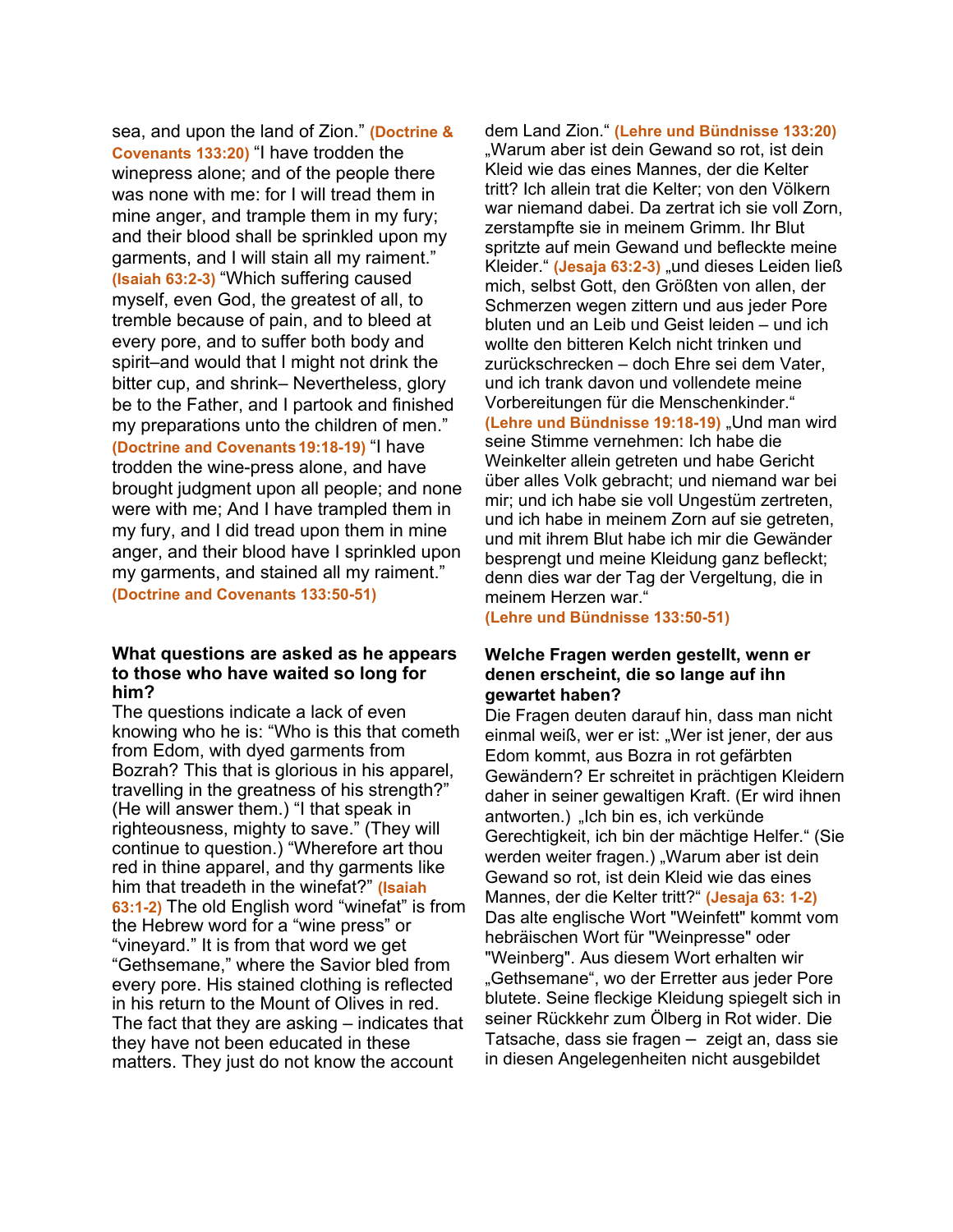of the Gethsemane suffering and of the crucifixion. "And then shall the Jews look upon me and say: What are these wounds in thine hands and in thy feet? Then shall they know that I am the Lord; for I will say unto them: These wounds are the wounds with which I was wounded in the house of my friends. I am he who was lifted up. I am Jesus that was crucified. I am the Son of God." (Following their instruction and learning – things that we may be so familiar with) ". . . then shall they weep because of their iniquities; then shall they lament because they persecuted their king." **(Doctrine & Covenants 45:51-53)**

#### **How will I be set free?**

It will be a Godly sorrow and, better yet, from the captivity of all the sorrow and persecution they have endured, they will be set free. They will hear him, their king, whom they did not know, say – as Isaiah prophesied, "The spirit of the Lord GOD is upon me; because the LORD hath anointed me to preach good tidings unto the meek; he hath sent me to bind up the broken hearted, to proclaim liberty to the captives, and the opening of the prison to them that are bound;" **(Isaiah 61:1)** There will be those who will not abide his presence, those who said they knew him, yet continued in their secret sins even though he has already atoned for them. Their self- serving, selfish lives result in an ungodly sorrow, lamenting because they knowingly persecuted their king.

#### **Where can I go to prepare myself?**

Although mentioned previously, let' consider again the image of heavenly living that is in the pattern of living in the "City of our Lord" with our Lord. The imagery of dwelling places such as tents with their poles (stakes) and curtains may represent the organized facilities and order of heaven represented in Temples of the Most High. "The sons also of them that afflicted thee shall come bending unto thee; and all they that despised thee

wurden. Sie kennen den Bericht über das Leiden von Gethsemane und die Kreuzigung einfach nicht. " Und dann werden die Juden mich anschauen und sprechen: Was sind das für Wunden an deinen Händen und an deinen Füßen? Dann werden sie wissen, dass ich der Herr bin; denn ich werde zu ihnen sprechen: Diese Wunden sind die Wunden, mit denen ich im Haus meiner Freunde verwundet worden bin. Ich bin es, der emporgehoben wurde. Ich bin Jesus, der gekreuzigt wurde. Ich bin der Sohn Gottes. Und dann werden sie weinen wegen ihrer Übeltaten, dann werden sie wehklagen, weil sie ihren König verfolgt haben." **(Lehre und Bündnisse 45:51-53)**

#### **Wie werde ich freigelassen?**

Es wird eine göttliche Trauer sein, und noch besser, aus der Gefangenschaft all der Trauer und Verfolgung, die sie ertragen haben, werden sie befreit. Sie werden ihn hören, ihren König, den sie nicht kannten, sagen - wie Jesaja prophezeite: "Der Geist Gottes, des Herrn, ruht auf mir; denn der Herr hat mich gesalbt. Er hat mich gesandt, damit ich den Armen eine frohe Botschaft bringe und alle heile, deren Herz zerbrochen ist, damit ich den Gefangenen die Entlassung verkünde und den Gefesselten die Befreiung." **(Jesaja 61: 1)** Es wird diejenigen geben, die seine Gegenwart nicht aushalten werden, diejenigen, die sagten, sie kannten ihn, aber ihre geheimen Sünden fortsetzen, obwohl er bereits für sie gesühnt hat. Ihr eigennütziges, selbstsüchtiges Leben führt zu einer gottlosen Trauer, die beklagt, weil sie ihren König wissentlich verfolgt haben.

## **Wo kann ich mich vorbereiten?**

Betrachten wir, obwohl bereits erwähnt, noch einmal das Bild des himmlischen Lebens, das dem Muster entspricht, mit unserem Herrn in der "Stadt unseres Herrn" zu leben. Die Bilder von Wohnorten wie Zelten mit ihren Stangen (Pfählen) und Vorhängen können die organisierten Einrichtungen und die Ordnung des Himmels darstellen, die in Tempeln des Höchsten dargestellt werden. "Gebückt kommen die Söhne deiner Unterdrücker zu dir, alle, die dich verachtet haben, werfen sich dir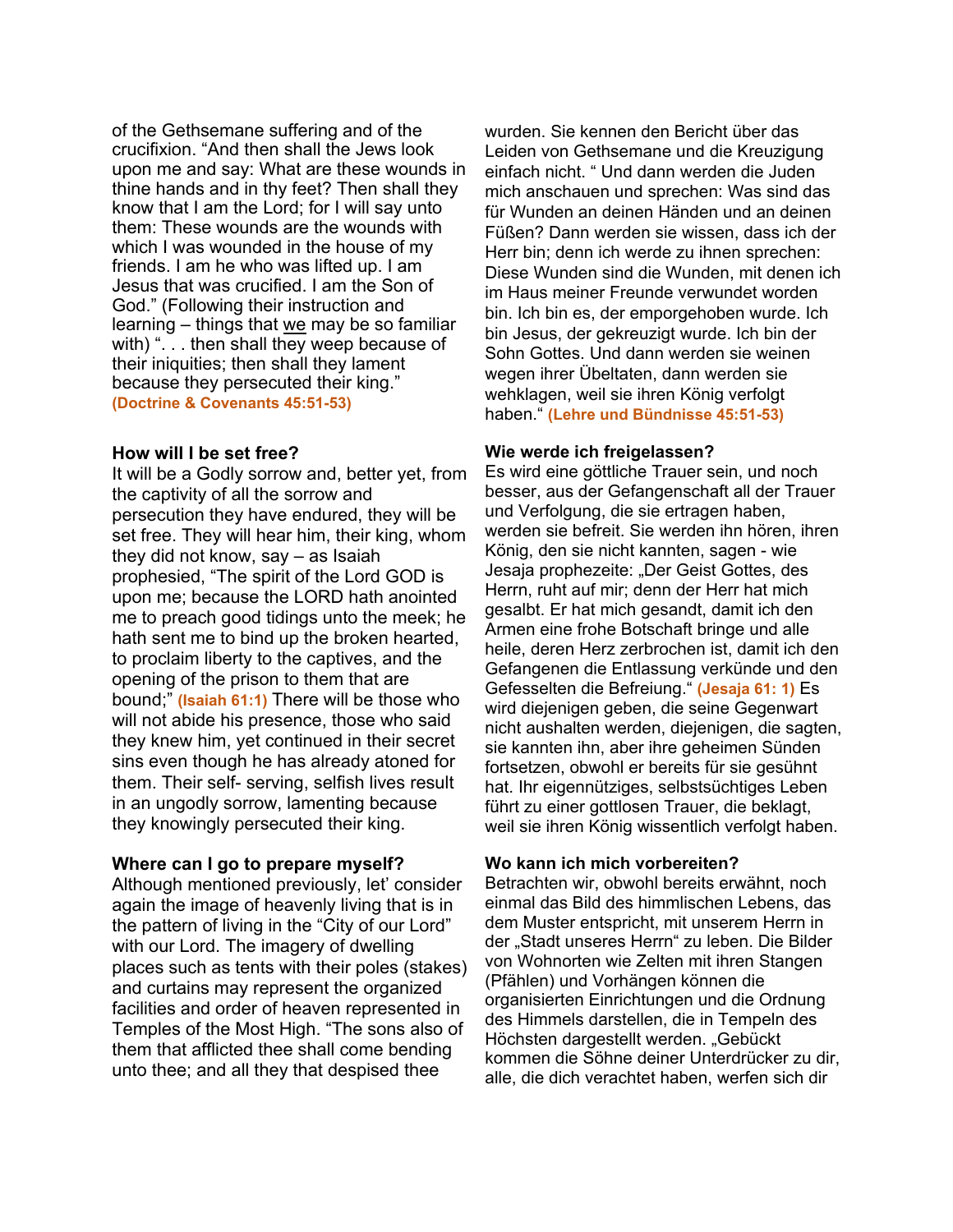shall bow themselves down at the soles of thy feet; and they shall call thee, The city of the LORD, The Zion of the Holy One of Israel." **(Isaiah 60:14)** It seems that anciently, the "camp" of Israel was organized in a "City of the Lord" which was likened to the "House of the Lord." The families were on the outside; the priests (Levites) were next. They surrounded the holiest place (the Ark) where the Lord's prophet communed with God. It may be likened to the terms telestial, terrestrial and celestial. ". . . it seems, the ancient Israelites were commanded to build a sanctuary so that God may dwell amongst them **(Exodus 25:8)**. "The Tabernacle became the place to which sacrifices were brought in times of joy and in times of sadness. It became the place to which Moses retired when he wanted to communicate with God. When the Children of Israel camped in the desert, the Tabernacle was erected at the very center of the camp; when they moved, the Tabernacle was taken apart, and was moved with them. Physically and spiritually it was the central object for the Children of Israel and it was through the Tabernacle that they felt their connection with God." **(Encyclopedia Judaica Jr.)** "Look upon Zion, the city of our solemnities: thine eyes shall see Jerusalem a quiet habitation, a tabernacle that shall not be taken down; not one of the stakes thereof shall ever be removed, neither shall any of the cords thereof be broken." **(Isaiah 33:20)** "Some traditional commentators and many critical scholars believe that these terms may refer to more than one place;" **(Encyclopedia Judaica Jr.)** The Lord will return to a Jerusalem that will have the House of the Lord. The entire city will become the City of The Lord. Consider the following verse that adds "cities" and "Stakes" as places for Temple work: "For it is ordained that in Zion, and in her stakes, and in Jerusalem, those places which I have appointed for refuge, shall be the places for your baptisms for your dead." **(Doctrine and Covenants 124:35)**

zu Füßen. Man nennt dich «Die Stadt des Herrn» und «Das Zion des Heiligen Israels»." (Jesaja 60:14) Es scheint, dass das "Lager" Israel im Altertum in einer "Stadt des Herrn" organisiert war, die mit dem "Haus des Herrn" verglichen wurde. Die Familien waren draußen; Als nächstes kamen die Priester (Leviten). Sie umgaben den heiligsten Ort (die Arche), an dem der Prophet des Herrn mit Gott kommunizierte. Es kann mit den Begriffen telestial, terrestrial und celestial verglichen werden. Es scheint, dass den alten Israeliten befohlen wurde, "Macht mir ein Heiligtum! Dann werde ich in ihrer Mitte wohnen." **(2.Mose 25:8**). "Das Tabernakel wurde zum Ort, an dem Opfer in Zeiten der Freude und in Zeiten der Traurigkeit gebracht wurden. Es wurde der Ort, an den sich Moses zurückzog, als er mit Gott kommunizieren wollte. Als die Kinder Israel in der Wüste lagerten, wurde das Tabernakel in der Mitte des Lagers errichtet. Als sie sich bewegten, wurde das Tabernakel auseinandergenommen und mit ihnen bewegt. Körperlich und geistig war es das zentrale Objekt für die Kinder Israels und durch die Stiftshütte fühlten sie ihre Verbindung mit Gott." **(Enzyklopädie Judaica Jr.)** "Schau auf Zion, die Stadt unserer Feierlichkeiten. Deine Augen werden Jerusalem als eine ruhige Behausung sehen, eine Stiftshütte, die nicht niedergerissen werden soll. Keiner der Pfähle davon wird jemals entfernt werden, und keiner seiner Schnüre darf gebrochen werden." **(Jesaja 33:20)** "Einige traditionelle Kommentatoren und viele kritische Gelehrte glauben, dass sich diese Begriffe auf mehr als einen Ort beziehen können." **(Enzyklopädie Judaica Jr.)** Der Herr wird in ein Jerusalem zurückkehren, das das Haus des Herrn haben wird. Die ganze Stadt wird die Stadt des Herrn. Betrachten Sie den folgenden Vers, in dem "Städte" und "Pfähle" als Orte für die Tempelarbeit hinzugefügt werden: "Denn es ist verordnet, dass in Zion und in seinen Pfählen und in Jerusalem, jenen Orten, die ich als Zuflucht bestimmt habe, die Stätten für eure Taufen für eure Toten sein sollen." **(Lehre und Bündnisse 124:36)**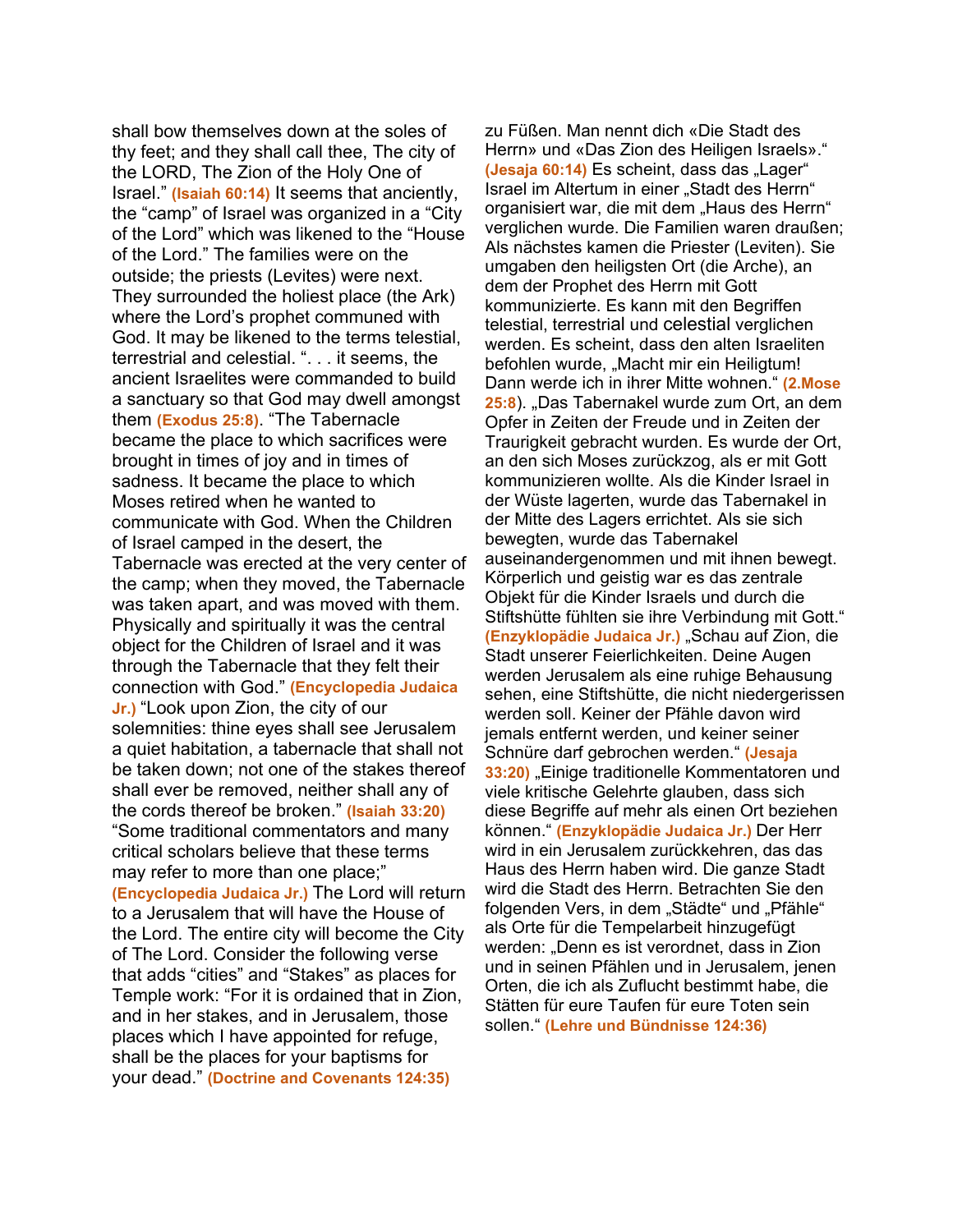**How will entire cities become "Temples?"** "And he spake also concerning the house of Israel, and the Jerusalem from whence Lehi should come--after it should be destroyed it should be built up again, a holy city unto the Lord; wherefore, it could not be a new Jerusalem for it had been in a time of old; but it should be built up again, and become a holy city of the Lord; and it should be built unto the house of Israel." **(Ether 13:5)** The Lord will also come to a Zion that will have a House of the Lord. Apparently, it will become a City of the Lord as well. "That you may come up unto the crown prepared for you, and be made rulers over many kingdoms, saith the Lord God, the Holy One of Zion, who hath established the foundations of Adam-ondi-Ahman;" **(Doctrine & Covenants 78:15)** "Adam-ondi-Ahman means the place or land of God where Adam dwelt . . . Apparently the area included was a large one; at least, the revelations speak of the land, the valley, and the mountains of Adamondi-Ahman. They tell us that Christ himself 'established the foundations of Adam-ondi-Ahman' **(D. & C. 78:15-16)**, and that it included the place now known as Spring Hill, Daviess County, Missouri. **(D. & C. 116.)** Far West, Missouri, also appears to be included in the land of Adam-ondi-Ahman. On April 17, 1838, the Lord commanded his saints to assemble at Far West, which place, he said, was holy ground; and there they were to build a city. **(D. & C. 115)**" **(Bruce R. McConkie, Mormon Doctrine, Page 20)** Going back in history, turning around and looking at today, I begin to better understand the present and the future of building temples, temple cities and the system of two capital cities, the Lord's cities of new and old Jerusalem. I see the possibility of being the Lord's people, dwelling with him in his city (or cities). We have additional insights from Elder Bruce R. McConkie. "Up to now, through all of earth's long years, there has been one time, one time only, when the Lord's system of capital cities has worked perfectly. Such was in the

#### **Wie werden sich ganze Städte in "Tempeln?" verwandeln**

"Und er sprach auch vom Haus Israel und von dem Jerusalem, von woher Lehi kommen werde – nachdem es zerstört worden sei, würde es wieder aufgebaut werden, eine heilige Stadt für den Herrn; darum kann es nicht ein neues Jerusalem sein, denn es bestand schon in alter Zeit; sondern es würde wieder aufgebaut werden und eine heilige Stadt des Herrn werden; und es würde für das Haus Israel erbaut werden –" **(Ether 13:5)** Der Herr wird auch zu einem Zion kommen, das ein Haus des Herrn haben wird. Anscheinend wird es auch eine Stadt des Herrn. "damit ihr zu der Krone heraufkommen könnt, die für euch bereitet ist, und zu Herrschern über viele Reiche gemacht werden könnt, spricht Gott, der Herr, der Heilige Zions, der die Grundlagen von Adam-ondi-Ahman gelegt hat," **(Lehre und Bündnisse 78:15)** "Adam-ondi-Ahman bedeutet den Ort oder das Land Gottes, an dem Adam wohnte. . . Anscheinend war das Gebiet groß; Zumindest sprechen die Offenbarungen vom Land, dem Tal und den Bergen von Adamondi-Ahman. Sie erzählen uns, dass Christus selbst "die Grundlagen von Adam-ondi-Ahman geschaffen hat" **(LuB 78:15-16)** und dass er den Ort einschließt, der jetzt als Spring Hill, Daviess County, Missouri, bekannt ist. **(LuB 116.)** Far West, Missouri, scheint ebenfalls im Land von Adam-ondi-Ahman enthalten zu sein. Am 17. April 1838 befahl der Herr seinen Heiligen, sich in Far West zu versammeln, wo er sagte, sei heiliger Boden; und dort sollten sie eine Stadt bauen. **(LuB 115)** "**(Bruce R. McConkie, Mormon Doctrine, Seite 20)** Wenn ich in die Geschichte zurückkehre, mich umdrehe und heute schaue, beginne ich, die Gegenwart und die Zukunft des Baus von Tempeln, Tempelstädten und des Systems zweier Hauptstädte, der Städte des Herrn im neuen und alten Jerusalem, besser zu verstehen. Ich sehe die Möglichkeit, das Volk des Herrn zu sein und mit ihm in seiner Stadt (oder seinen Städten) zu wohnen. Wir haben zusätzliche Einblicke von Elder Bruce R. McConkie. "Bis jetzt hat es in all den langen Jahren der Erde nur einmal gegeben, dass das System der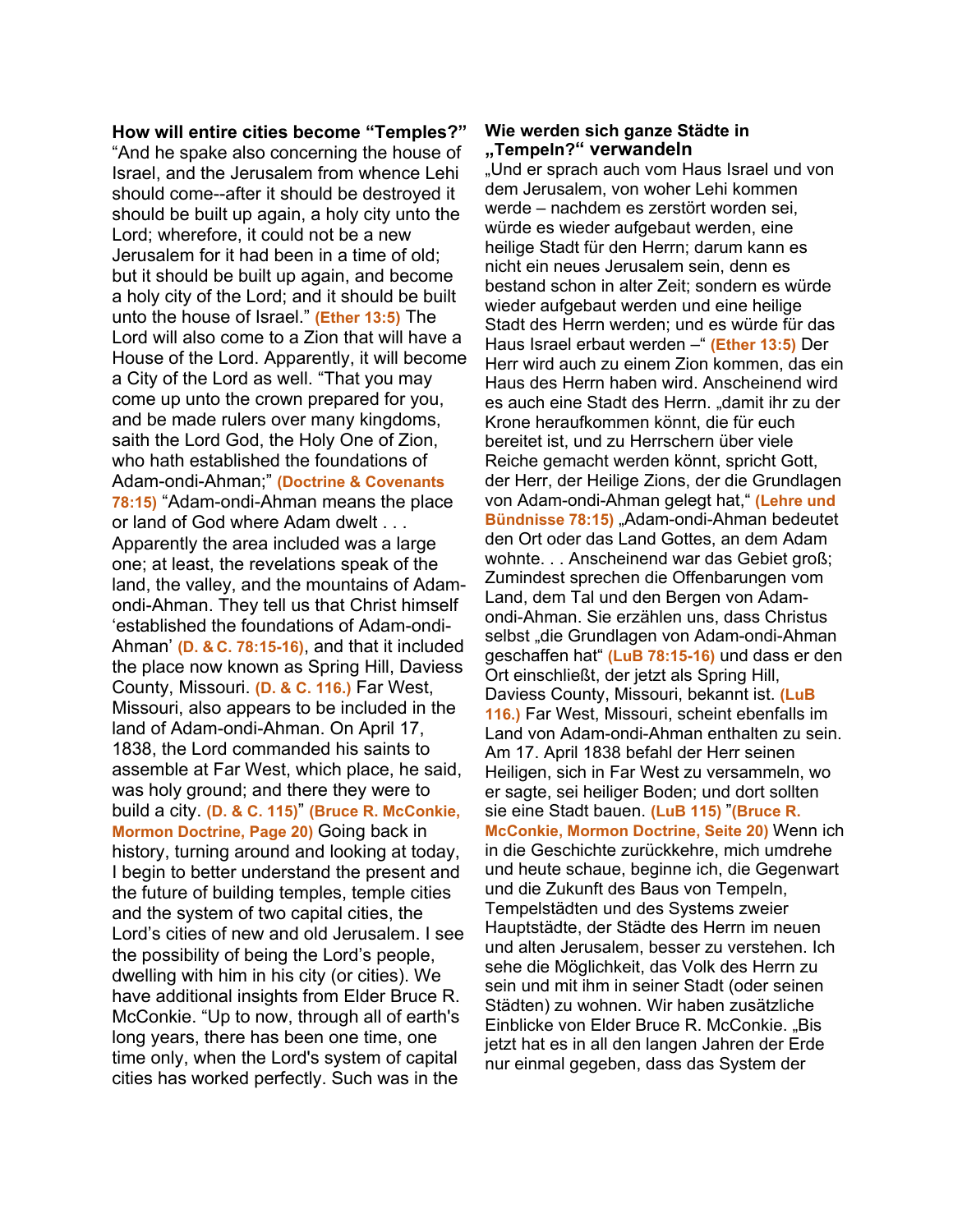day of Enoch, the seventh from Adam. In that holy day, so faithful were the saints that the Lord, the Great Jehovah, 'came and dwelt with his people,' even as he will in the millennial era that is to be. In that holy day, the saints 'dwelt in righteousness,' even as they shall when the Lord comes again to dwell among mortals." **(Bruce R. McConkie, The Mortal Messiah, Vol.1, p.84)** "And the Lord called his people ZION, because they were of one heart and one mind, and dwelt in righteousness; and there were no poor among them . . . (Enoch) built a city that was called the City of Holiness, even ZION . . . And Enoch and all his people walked with God, and he dwelt in the midst of Zion; and it came to pass that Zion was not, for God received it up into his own bosom; and from thence went forth the saying, ZION IS FLED." **(Moses 7:18-21, 69)**

#### **What is a parallel of old and new Zion?**

Prophecies of one may apply to both. One thing is for sure: The Lord will come and He will dwell in his cities. That means that a degree of sanctity and cleanliness must exist in these cities. It is the same sacredness that any temple building requires. It will require us to be a "temple society." "Thus saith the LORD; I am returned unto Zion, and will dwell in the midst of Jerusalem: and Jerusalem shall be called a city of truth; and the mountain of the LORD of hosts the holy mountain." **(Zechariah 8:3)** The Prophet Joseph Smith said, "Judah must return, Jerusalem must be rebuilt, and the temple, . . . and all this must be done before the Son of Man will make His appearance" **(History of the Church 5:337)**. "Jerusalem of old, after the Jews have been cleansed and sanctified from all their sin, shall become a holy city where the Lord shall dwell and from whence he shall send forth his word unto all people. Likewise, on this continent, the city of Zion, New Jerusalem, shall be built and from it the

Hauptstädte des Herrn perfekt funktioniert hat. Dies war am Tag Henochs, dem siebten von Adam. An diesem heiligen Tag waren die Heiligen so treu, dass der Herr, der Große Jehova, "kam und bei seinem Volk wohnte", so wie er es in der kommenden tausendjährigen Ära tun wird. An diesem heiligen Tag "wohnten die Heiligen in Gerechtigkeit", so wie sie es tun werden, wenn der Herr wiederkommt, um unter Sterblichen zu wohnen. **(Bruce R. McConkie,**  The Mortal Messiah, Bd. 1, S. 84) "Und der Herr nannte sein Volk ZION, weil es eines Herzens und eines Sinnes war und in Rechtschaffenheit lebte; und es gab keine Armen unter ihm . . . (Henoch) baute er eine Stadt, die man die Stadt der Heiligkeit nannte, nämlich ZION . . . Und Henoch und all sein Volk wandelten mit Gott, und er wohnte mitten in Zion; und es begab sich: Zion war nicht mehr, denn Gott nahm es in seinen eigenen Schoß auf; und von daher kam die Rede auf: ZION IST GEFLOHEN. **(Mose 7:18-21, 69)**

#### **Was ist eine Parallele zwischen altem und neuem Zion?**

Prophezeiungen von einem können für beide gelten. Eines ist sicher: Der Herr wird kommen und in seinen Städten wohnen. Das bedeutet, dass in diesen Städten ein gewisses Maß an Heiligkeit und Sauberkeit herrschen muss. Es ist dieselbe Heiligkeit, die jedes Tempelgebäude erfordert. Wir müssen eine "Tempelgesellschaft" sein. "So spricht der Herr: Ich kehre zurück nach Zion und wohne wieder in Jerusalem. Dann wird Jerusalem «Stadt der Treue» heißen und der Berg des Herrn der Heere «Heiliger Berg»." **(Sacharja**  8:3) Der Prophet Joseph Smith sagte: "Juda muss zurückkehren, Jerusalem muss wieder aufgebaut werden und der Tempel . . . und all dies muss getan werden, bevor der Menschensohn erscheinen wird." **(Geschichte der Kirche 5:337)**. "Das alte Jerusalem wird, nachdem die Juden von all ihrer Sünde gereinigt und geheiligt wurden, eine heilige Stadt werden, in der der Herr wohnen und von wo aus er sein Wort an alle Menschen senden wird. Ebenso wird auf diesem Kontinent die Stadt Zion, Neu-Jerusalem, gebaut und daraus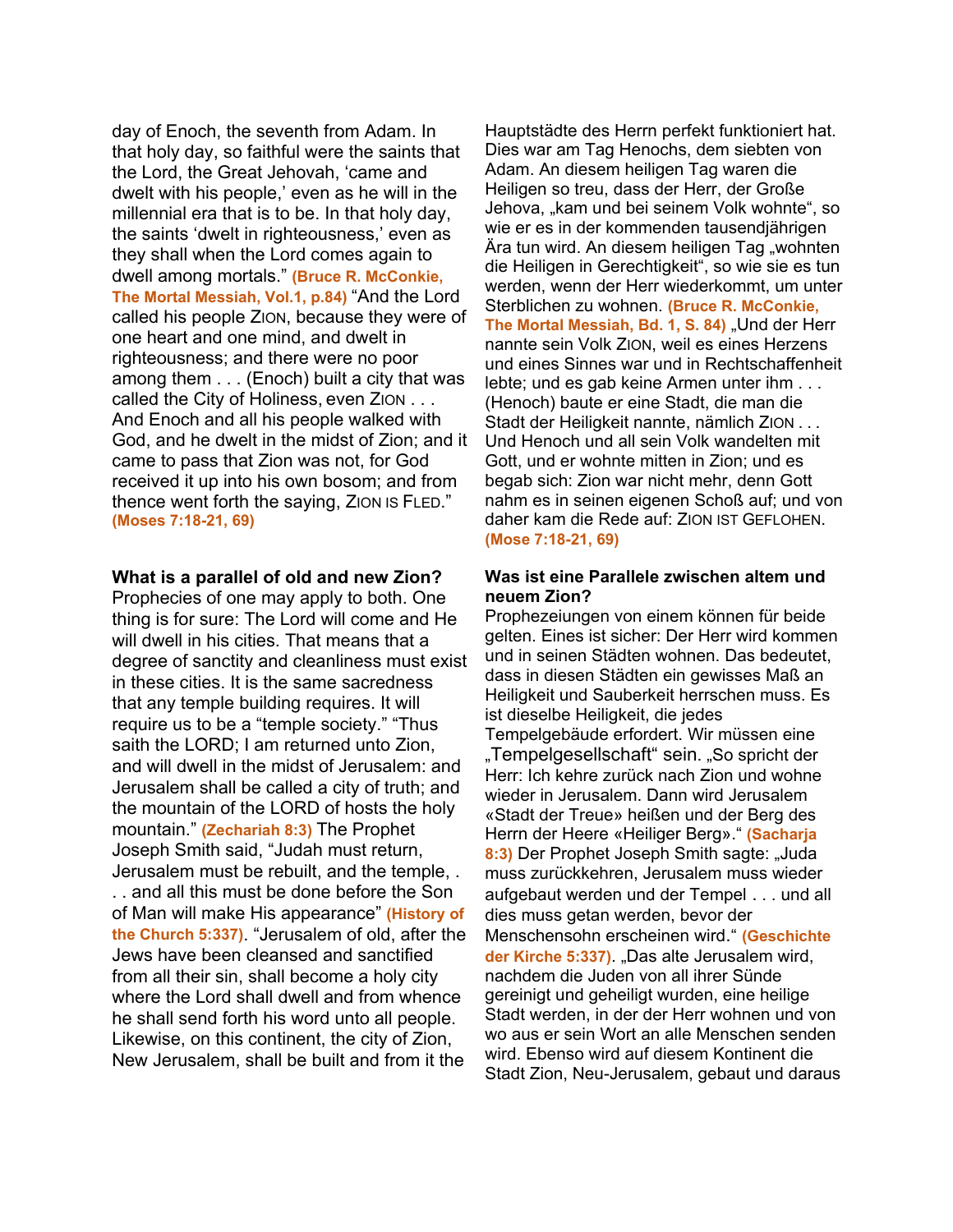law of God shall also go forth. There will be no conflict, for each city shall be headquarters for the Redeemer of the world, and from each he shall send forth his proclamations as occasion may require. Jerusalem shall be the gathering place of Judah and his fellows of the house of Israel, and Zion shall be the gathering place of Ephraim and his fellows, upon whose heads shall be conferred 'the richer blessings'." **(Joseph Fielding Smith Jr., Doctrines of Salvation, Vol.3, p.69-70)**

#### **Which Jerusalem is my gathering place?**

"Isaiah describes a glorious age, the coming of 'the day of the Lord.' After the evil are punished, 'it shall come to pass in that day that the Lord shall set his hand again the second time to recover the remnant of his people' **(Isaiah 11:11)**. With the coming of the Messiah, Jews will come home to Jerusalem, the everlasting city." "The majority of religious leaders believed that there could be no return to Zion before the coming of the Messiah; and the active Zionists were mostly those who had abandoned their traditional religious roles and replaced them with secular, political activities." **(Encyclopedia Judaica Jr.)** "Now many will feel disposed to say, that this New Jerusalem spoken of, is the Jerusalem that was built by the Jews on the eastern continent. But you will see, from **Revelation 21:2**, there was a New Jerusalem coming down from God out of heaven, adorned as a bride for her husband; that after this, the Revelator was caught away in the Spirit, to a great and high mountain, and saw the great and holy city descending out of heaven from God. Now there are two cites spoken of here. As everything cannot be had in so narrow a compass as a letter, I shall say with brevity, that there is a New Jerusalem to be established on this continent, and also Jerusalem shall be rebuilt on the eastern continent (see Book of Mormon, **Ether 13:1-** wird auch das Gesetz Gottes hervorgehen. Es wird keinen Konflikt geben, denn jede Stadt wird das Hauptquartier des Erlösers der Welt sein, und von jeder wird er seine Proklamationen aussenden, wenn es die Gelegenheit erfordert. Jerusalem wird der Versammlungsort von Juda und seinen Gefährten des Hauses Israel sein, und Zion wird der Versammlungsort von Ephraim und seinen Gefährten sein, deren Häuptern "die reicheren Segnungen" verliehen werden." **(Joseph Fielding Smith Jr., Doctrines of Salvation, Band 3, S. 69-70)**

#### **Welches Jerusalem ist mein Treffpunkt?**

Jesaja beschreibt ein ruhmreiches Zeitalter, das Kommen des Tages des Herrn. "An jenem Tag wird der Herr seine Hand von neuem erheben, um den übrig gebliebenen Rest seines Volkes zurückzugewinnen," **(Jesaja 11:11).** Mit dem Kommen des Messias werden die Juden nach Jerusalem zurückkehren, der ewigen Stadt. "Die Mehrheit der religiösen Führer glaubte, dass es vor dem Kommen des Messias keine Rückkehr nach Zion geben könne. und die aktiven Zionisten waren hauptsächlich diejenigen, die ihre traditionellen religiösen Rollen aufgegeben und sie durch weltliche, politische Aktivitäten ersetzt hatten." **(Enzyklopädie Judaica Jr.)** "Jetzt werden sich viele bereit fühlen zu sagen, dass dieses neue Jerusalem das Jerusalem ist, das von den Juden auf dem östlichen Kontinent erbaut wurde. Aber Sie werden sehen, aus **Offenbarung 21: 2** kam ein neues Jerusalem von Gott vom Himmel herab, geschmückt als Braut für ihren Ehemann; Danach wurde der Offenbarer im Geist auf einen großen und hohen Berg gefangen und sah die große und heilige Stadt vom Himmel herabsteigen von Gott. Jetzt werden hier zwei Zitate erwähnt. Da nicht alles in einem so engen Kompass wie ein Brief zu haben ist, werde ich der Kürze halber sagen, dass auf diesem Kontinent ein neues Jerusalem errichtet werden muss und auch Jerusalem auf dem östlichen Kontinent wieder aufgebaut werden soll (siehe Buch Mormon, **Ether 13: 1-12**). Dies mag beim Sammeln bis zu meinem nächsten ausreichen." **(Lehren des**